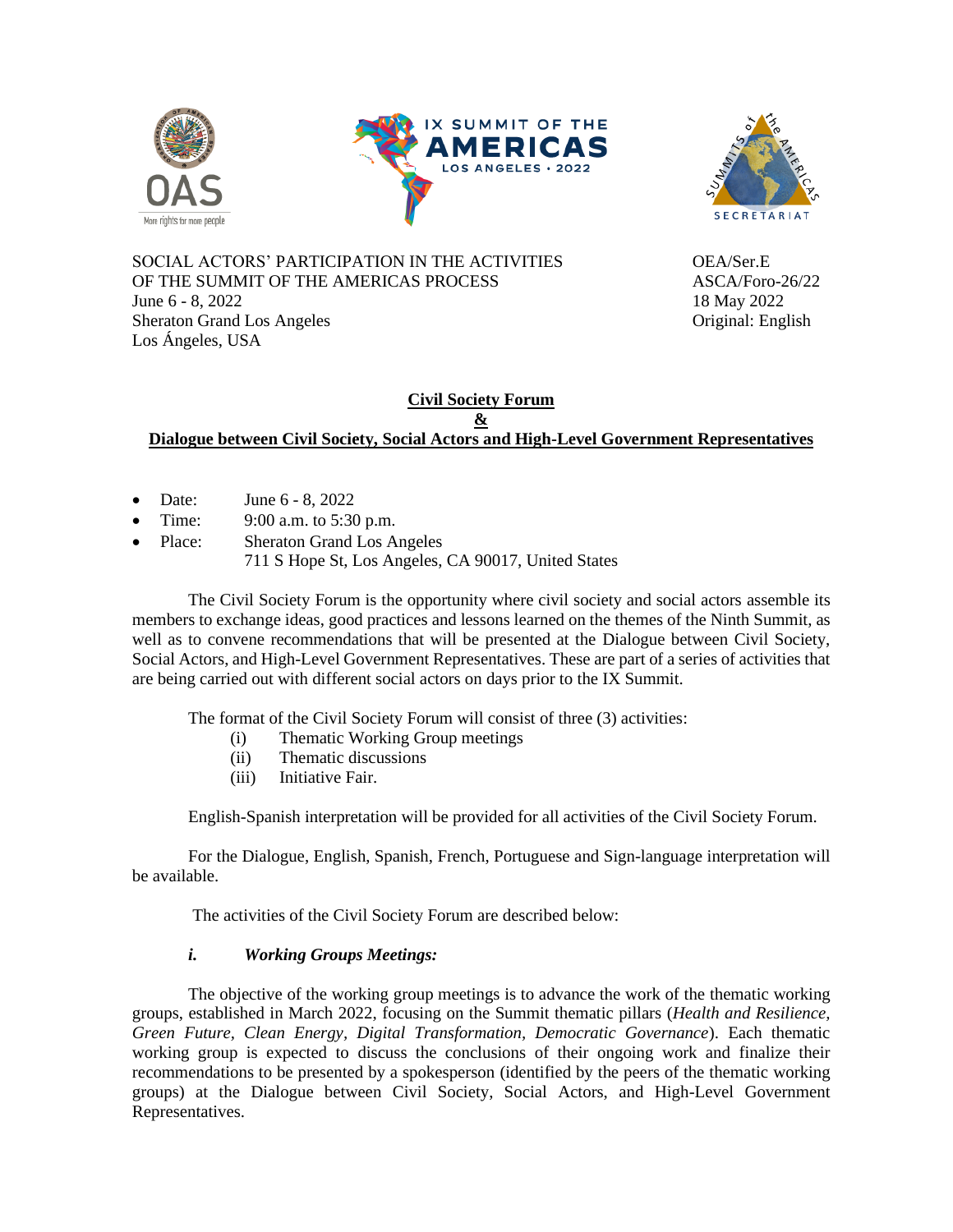Due to the number of conference rooms available and the number of members of each one of the working groups, the sessions will be divided over two (2) consecutive days. It is important to highlight that each session will be private, and participation will be limited to the members of each working group.

Additionally, English-Spanish bidirectional interpretation will be provided for working groups meetings.

#### *ii. Thematic Discussions*

The objective of the thematic discussions is to provide a space for an exchange of ideas and good practices on the thematic pillars of the IX Summit and related topics, between experts and civil society representatives. This space will contribute to further deepening the knowledge and awareness of these topics from different perspectives. All civil society representatives and social actors that are present at the venue would be able to attend this discussion on a first come first serve basis.

The format of the thematic discussion would consist of a panel of 3 to 5 experts with diverse backgrounds (civil society, international organizations, academia, private sector, among others), and a moderator. There will be a question-and-answer session that will allow this conversation to be more interactive and dynamic, allowing participants from the audience to raise questions or comments.

A total of seven (7) thematic discussions on the following topics will be available:

- Improving Migrants' Integration in the Americas.
- Advancing Democratic Accountability: The endeavor of civil society and social actors.
- Strengthening regional and national emergency preparedness.
- Gender equality and democracy in the  $21<sup>st</sup>$  century.
- Digital Transformation: Human Rights and Internet.
- Strengthening the role of environmental defenders in protecting forests from illegal deforestation.
- Building sustainable, resilient, and inclusive cities of the future.

The identification of topics for the thematic discussion was based on an analysis that the Summits Secretariat undertook about the main areas of interest and priorities for civil society and social actors on the Summit priorities. This analysis was drawn from the inputs provided by civil society representatives and social actors during the PrepTalks and National Dialogues.

#### *iii. Initiatives Fair*

The aim of the initiatives fair is to provide a space for civil society representatives and social actors to present their projects related to the thematic pillars of the IX Summit, helping to showcase their work and efforts and share good practices.

The audience of the fair would be composed of representatives from civil society and social actors, government delegations of the IX Summit, international and regional institutions, and the private sector that are present at the venue.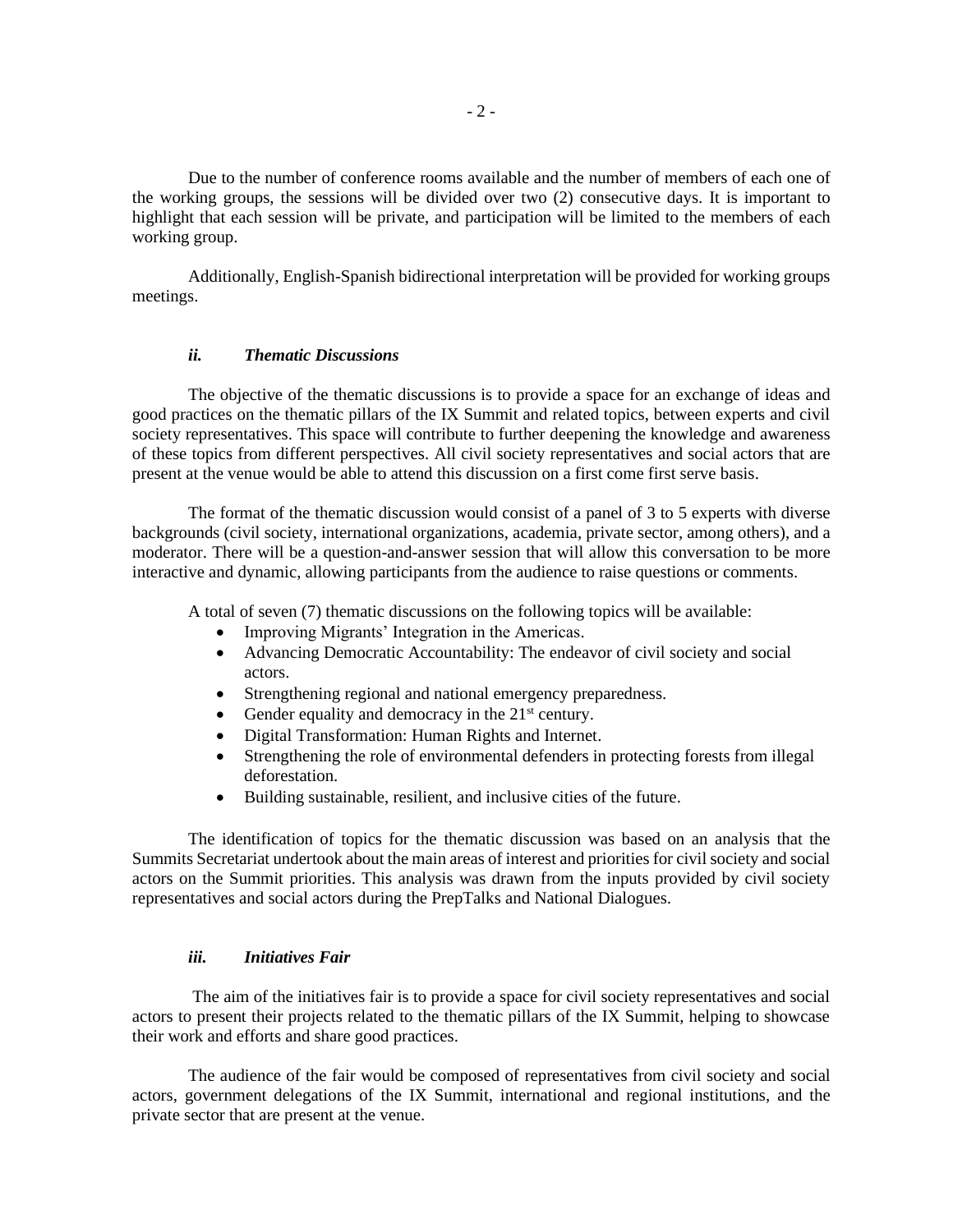Working Groups members who have been approved to participate in-person and wish to partake in the Initiative Fair will be able to submit their application through the accreditation process. Efforts will be undertaken to assure diverse and inclusive participation (geographic and thematic)

#### • **Terms and conditions for participation in the Civil Society Forum**

We would ask participants to pledge in making these working venues a welcoming and respectful place for all attendees, regardless of their national origin, ethnicity, gender, gender identity and expression, age, sexual orientation, disability, or physical appearance. Furthermore, each participant has confirmed their acceptance to aby by the *Terms and Conditions of the Principles of Participation.*

In this sense, we would recall that no harassment of any kind toward event participants or organizers will be tolerated. Examples of harassment include offensive comments, such as verbal threats, intimidation, stalking, harassment through photographs or recordings, disruptive behavior at sessions or events, or unwanted physical contact or sexual overtures. In the event that a participant violates these principles, the organizers of the Ninth Summit reserve the right to bar the participant involved from remaining in the venue, inviting them to leave without a right to continue participating, as well as to consider adopting the measures they deem appropriate to uphold the principles of pluralism and respect. Individual sanctions, where applicable, will be determined at the organizers' discretion.

| <b>Civil Society Forum</b>   |                                                                                                   |  |
|------------------------------|---------------------------------------------------------------------------------------------------|--|
| <b>JUNE 6</b>                |                                                                                                   |  |
| $9:00$ a.m. $-9:15$ a.m.     | Opening remarks by the IX Summit Host country (TBD)                                               |  |
| $9:15$ a.m. $-9:20$ a.m.     | Welcoming remarks by the Secretary General of the OAS - Luis Almagro                              |  |
| $9:20$ a.m. $-9:35$ a.m.     | Presentation of the work methodology by - Amb. James Lambert Secretary<br>for Hemispheric Affairs |  |
|                              |                                                                                                   |  |
| 10:00 a.m. $-$ 12:30 p.m.    | Working Group: Health and Resilience in the Americas                                              |  |
| 10:30 a.m. $- 12:30$ p.m.    | <b>Working Group: Accelerating the Clean Energy Transition</b>                                    |  |
| $10:00$ a.m. $-12:30$ p.m.   | "Strengthening the role of environmental defenders in protecting forests                          |  |
|                              | from illegal deforestation"                                                                       |  |
| 10:30 a.m. $- 12:30$ p.m.    | "Advancing Democratic Accountability: The endeavor of civil society and                           |  |
|                              | social actors"                                                                                    |  |
| <b>Lunch &amp; Free-Time</b> |                                                                                                   |  |
| $2:00$ p.m. $-5:00$ p.m.     | Working Group: Digital Transformation                                                             |  |
| $2:30$ p.m. $-5:30$ p.m.     | Working Group: Our Green Future                                                                   |  |
| $2:00$ p.m. $-4:00$ p.m.     | "Building sustainable, resilient, and inclusive cities of the future"                             |  |
| $2:30$ p.m. $-4:30$ p.m.     | "Strengthening regional and national emergency preparedness"                                      |  |
| 09:30 a.m. $-4:00$ p.m.      | <b>Initiative Fair</b>                                                                            |  |

# **PRELIMINARY AGENDA**